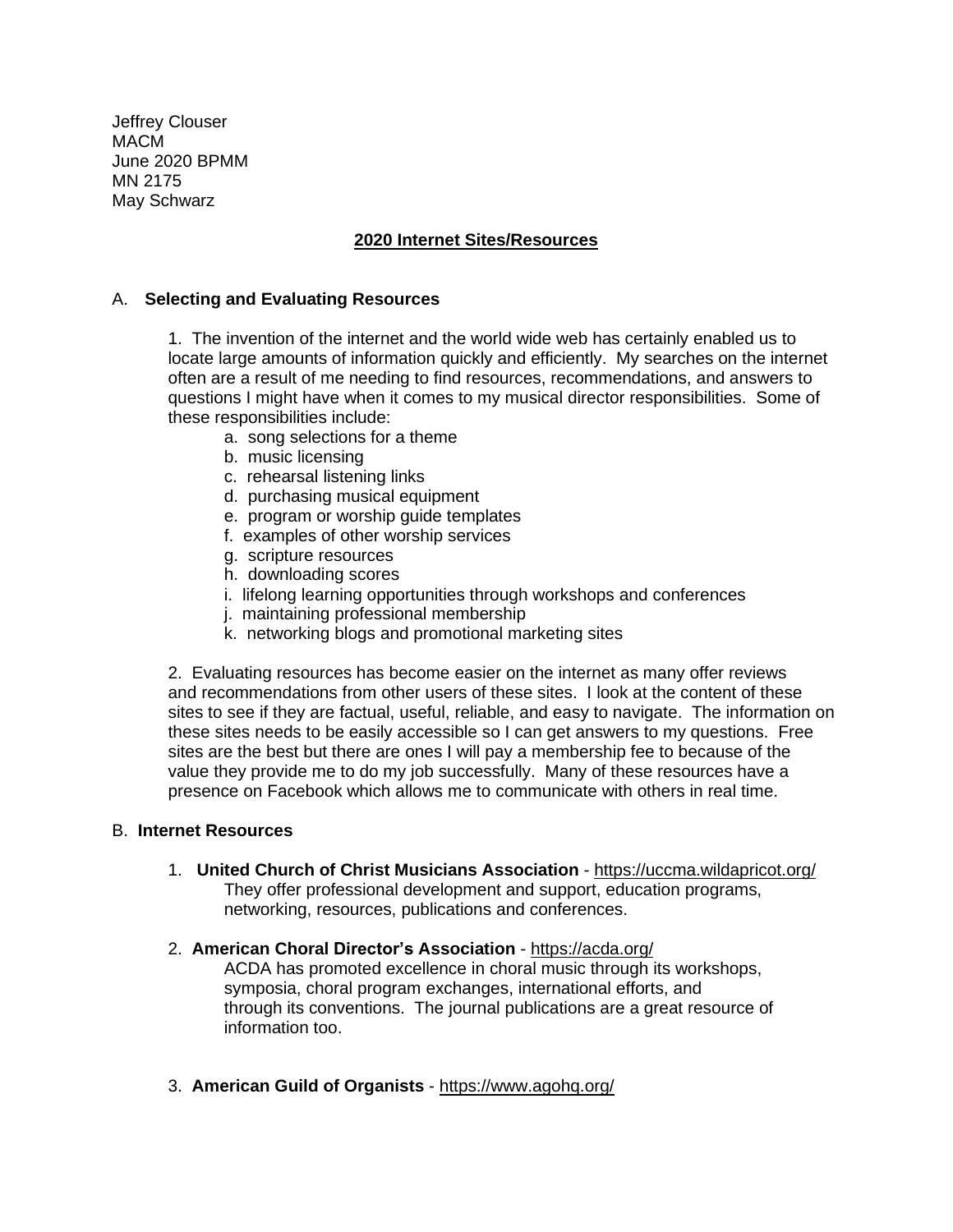Guild sponsored activities include a series of examinations for professional certification as well as programs and an extensive list of publications, CDs, DVDs, and learning resources for all levels of interest. The Guild sponsors competitions in organ performance and improvisation and in organ and choral composition. National and regional conventions held in alternate years, present the finest performers. The American Organist magazine, published monthly by the AGO, is the most widely read journal devoted to organ and choral music in the world.

## 4. **Handbell Musicians of America** - <http://handbellmusicians.org/>

Gives you opportunities to connect and form life-long friendships with other handbell musicians. Provides you with unparalleled access to opportunities for learning from the most innovative, talented and knowledgeable people in the art. Makes you an integral part of an organization that is THE principal voice of the handbell/handchime art form and is dedicated to advancing the art through education, community and communication.

# 5. **The Hymn Society/The Center for Congregational Song** -

<http://www.thehymnsociety.org/> and <https://congregationalsong.org/> The mission of The Hymn Society in the United States and Canada is to encourage, promote, and enliven congregational singing. The Center for Congregational Song is the resource and programmatic arm of The Hymn Society in the United States and Canada. They work by connecting you to resources, leading deep and vital conversations about the church's song, and by working collaboratively with their partners.

# 6. **Choristers Guild** - <https://www.choristersguild.org/>

Choristers Guild, a Christian organization, enables leaders to nurture the spiritual and musical growth of children and youth. This is achieved through publication of choral music, handbell music and educational resources, member benefits, educational and training events, and advocacy.

7. **Jeffers Handbell Supply** - <https://www.handbellworld.com/> Offers resources, music, and supplies for handbell choirs.

# 8. **WOW Hits 2019 on YouTube** –

[https://www.youtube.com/watch?v=xtiUjNT\\_vAM&list=PL1DSnZ45o-](https://www.youtube.com/watch?v=xtiUjNT_vAM&list=PL1DSnZ45o-%20MDTFIFXcZSfq5vEVUb1hrDq)[MDTFIFXcZSfq5vEVUb1hrDq](https://www.youtube.com/watch?v=xtiUjNT_vAM&list=PL1DSnZ45o-%20MDTFIFXcZSfq5vEVUb1hrDq) 

Top Praise Team Christian music made popular in 2019. These are videos you can watch and listen to and determine their appropriateness for your music ministry.

- 9. **Sheet Music Plus** <https://www.sheetmusicplus.com/> **JW Pepper** - <https://www.jwpepper.com/sheet-music/welcome.jsp> **Hope** - <http://hopepublishing.com/html/main.isx> **Augsburg Fortress** - <https://www.augsburgfortress.org/> **GIA Publications** - <https://www.giamusic.com/store/sacred-music/> Internet sites where you can order sheet music and additional resources.
- 10. **Music That Makes Community** <https://www.musicthatmakescommunity.org/>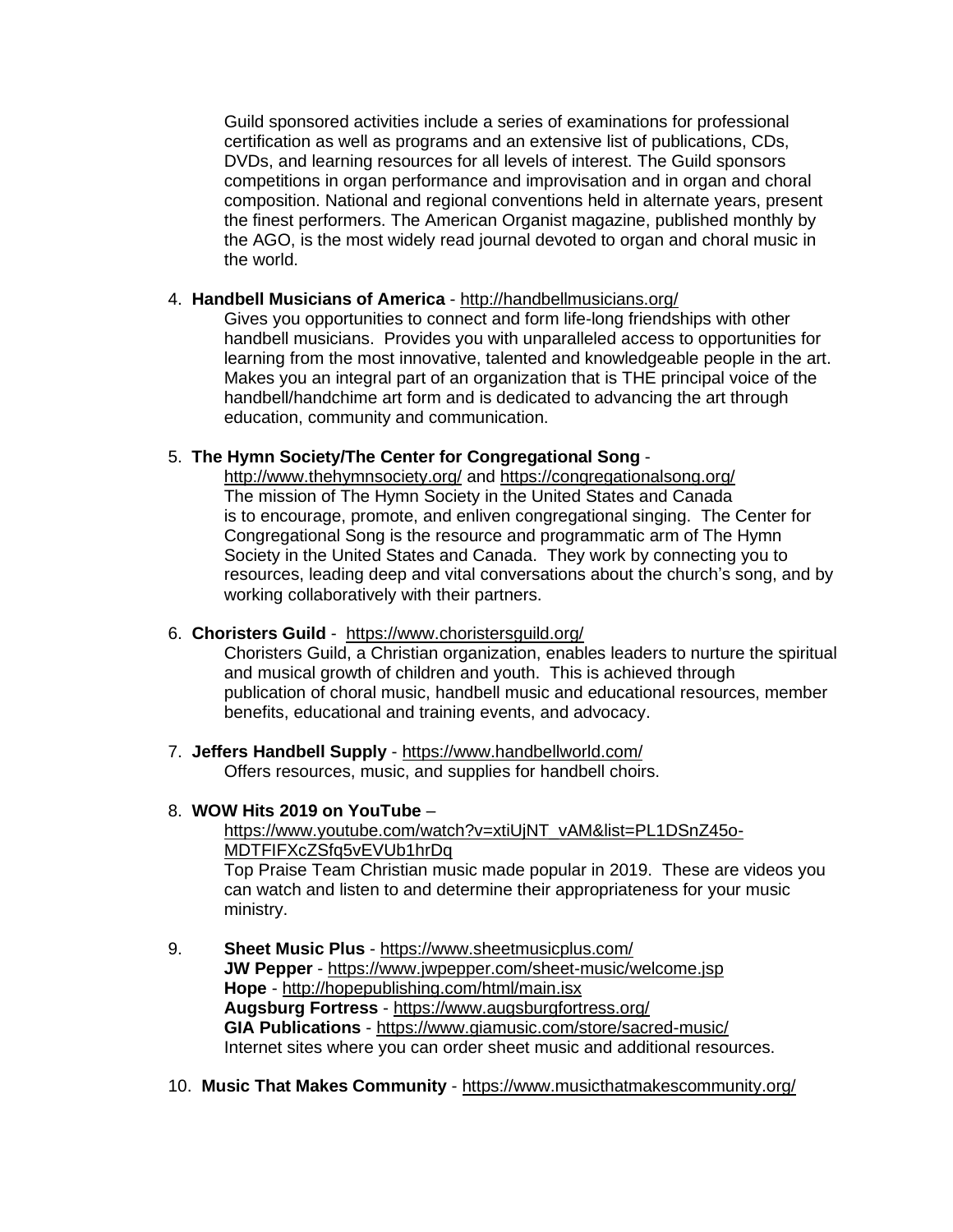Helping people connect and learn through singing. They do that by developing and teaching a practice of paperless song leading grounded in a theology of welcome and generosity for the benefit of musicians, clergy, congregants, students and lay leaders who want to use the practice to enrich and enliven their worship and community life.

## 11. **Association of Lutheran Church Musicians** - <https://alcm.org/>

ALCM offers practical education programs and diverse resources through conferences, publications and fellowship to serve musicians of all types – from paid professionals to volunteers. By connecting servant leaders to one another and by cultivating their musical gifts, ALCM supports worshipping communities in the proclamation of the gospel.

#### 12. **Christian Copyright Licensing International** - <https://us.ccli.com/>

CCLI simplifies access to affordable legal content and media. With the proper license, SongSelect offers real-time access to songs of worship and the resources to perform them. Additionally, the Church Video License™ provides legal coverage for churches and organizations to publicly display motion pictures and movie scenes.

## 13. **Song Select** - <https://songselect.ccli.com/>

The best place to find licensed audio samples and lyrics along with vocal, chord and lead sheets from more than 100,000 songs of worship.

#### 14. **One License** - <https://onelicense.net/>

We make it easy for worshiping communities to obtain reprint permissions of copyrighted music for congregational use from an impressive list of Member Publishers. Following our three-step process—Download, Create, Report—you can easily provide your community with beautiful worship aids that will help to encourage participation. Our reporting process is a fast, easy, and intuitive way to ensure that composers, authors, and publishers are compensated fairly for their work.

## 15. **Christian Video Licensing International** - <https://us.cvli.com/>

Through an agreement with studios and producers, the CVLI Church Video License provides legal coverage for churches and for other ministry organizations to show motion pictures and other audiovisual programs intended for personal, private use only ("Videos"). (Each organization needs to be specifically covered.) Coverage includes playing just a few minutes of a movie all the way up to showing the full-length feature film.

The Church Video License is the most cost effective and convenient ways for churches and other ministry organizations to protect themselves from the possibility of being fined for illegal use of Videos. The license provides a comprehensive copyright compliance solution.

#### 16. **Screenvue** - <https://www.screenvue.com/>

The Church Video License® provides legal permission for churches and organizations to publicly show films and film scenes. ScreenVue® provides instant access to thousands of films, ranging from cutting-edge independent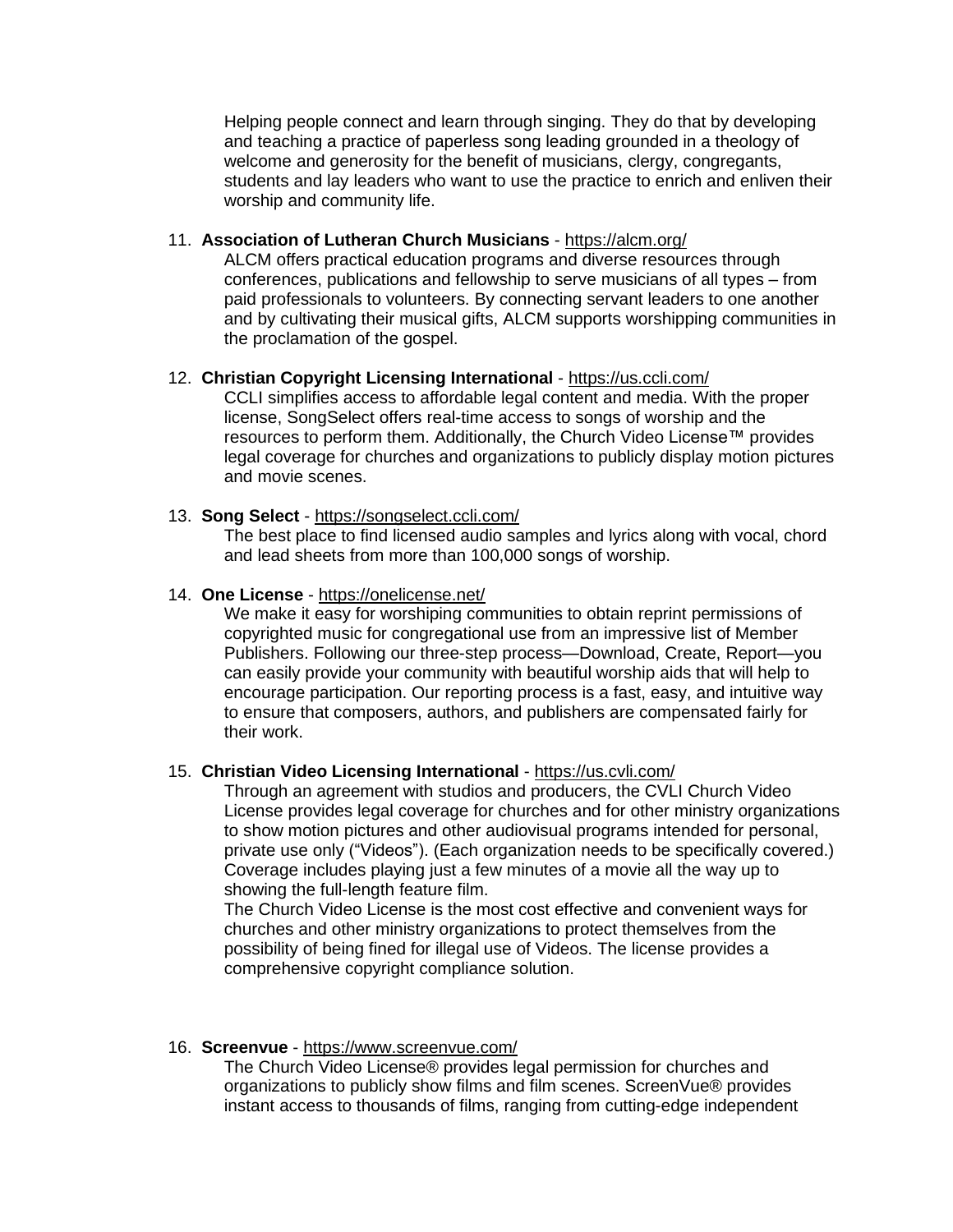filmmakers to the top-grossing movie studios in Hollywood. Together, they can enable access to creating a more dynamic sermon message and ensure your church is covered in the process.

## 17. **Digital Songs and Hymns** - <https://digitalsongsandhymns.com/>

Provides Christian songs with notes for projection. Teach new songs more quickly and more often! Make an effort to please ALL of the members of your congregation by including the notes! Project the notes with the words for congregational singing! Each power point comes in 15 formats ... choose which format works best in your worship facility.

# 18. **Macia McFee Worship Design Studio** -

<http://worshipdesignstudio.com/landingpage.cfm> <http://worshipdesignstudio.com/files/AboutWDS2015.pdf> The concepts taught in the Worship Design Studio such as sensory-rich communication, embrace of ancient and emerging forms, the importance of varying dynamics and flow, apply to many sizes and styles of worship. I don't believe you have to have all the "bells and whistles" to have vital worship but I'll help you get there if you want to. If you are a church who follows the liturgical year and lectionary, you'll find lots of compatibility here and if you are a more "free" church form, you will find plenty of non-lectionary-based ideas and inspiration.

## 19. **My Choral Coach** - <https://matchmysound.com/my-choral-coach/>

Choir directors and choral groups, My Choral Coach is your very own guided practice technology! With this easy-to-use platform, directors upload their repertoire for practice and singers use their favorite digital device to learn their parts and submit their performance.

This innovative and engaging chorus solution, powered by MatchMySound technology, is made possible thanks to an extraordinary partnership with GIA Publications and the American Choral Directors Association (ACDA).

# 20. **ASCAP Music Licensing for Churches and Ministries –**

<https://www.ascap.com/music-users/types/church-or-ministry>

ASCAP partners with Christian Copyright Solutions (CCS) to help churches and non-profit religious organizations comply with U.S. Copyright Law through simple, easy one-stop annual Performance Licenses both for ONLINE and ONSITE music performance activities. Get licensed today for complete music performance coverage both ONSITE in your facilities and ONLINE streaming on your websites. The ASCAP repertory –- millions of musical works from ASCAP's 750,000 + songwriter, composer and music publisher members and 90 + affiliated foreign societies -- provides an unmatched variety of worship music that is sure to inspire your congregation.

# 21. **Christian Copyright Solutions – <https://christiancopyrightsolutions.com/>**